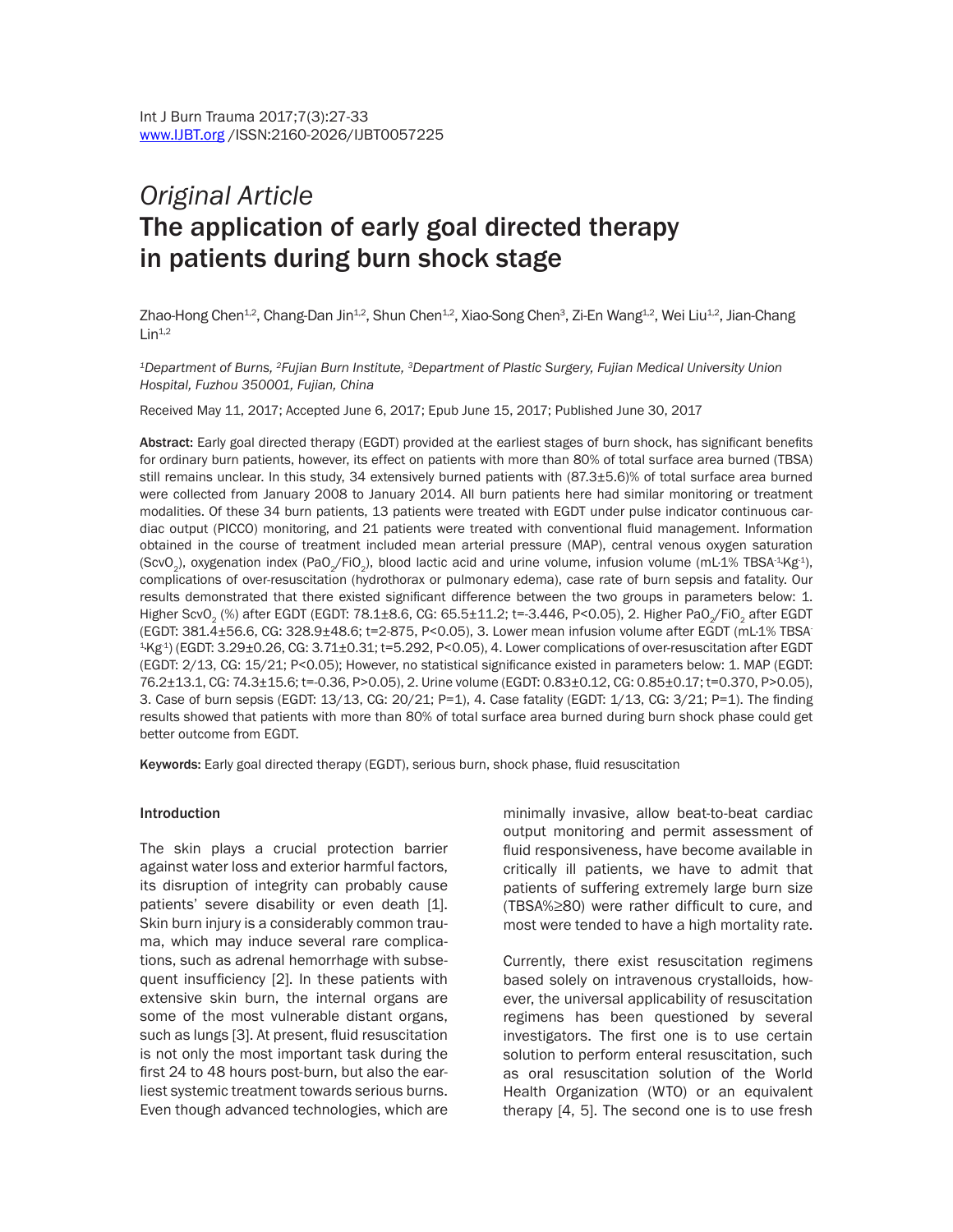frozen plasma or 5% albumin as the mainstay of resuscitation starting on admission, rather than at the 24-h point or as a salvage therapy [4, 6]. An aggressive third approach to the application of colloid is also embodied in the Western Pennsylvania formula, which makes use of fresh frozen plasma as the main resuscitation fluid during the first 24 hours [7].

Conventional fluid management depending on pressure-based indices of ventricular filling has been used to guide resuscitation. However, lack of standardization makes it difficult to modulate the fluid volume precisely. Empirical treatment for adjusting fluid volume could only base on urine volume, blood pressure, heart rate, peripheral blood supply of patients.

Over the past decade, many performed researches showed that cardiac filling pressures are unworkable to guide fluid resuscitation, or to estimate fluid responsiveness, because of the extremely low possibility of acquiring clinical determination of the intravascular volume in critically ill patients [8-10]. In recent years, with the development of medical treatment technology, early goal directed therapy (EGDT) plays a more and more important role in fluid management during shock phase. As we know, burn shock is resulted from insufficient effective circulating blood volume, consequently, it is vital to improve blood circulation for patients. Nowadays, EGDT can effectively improve blood circulation for burn patients with pulse indicator continuous cardiac output (PIC-CO) guidance. PICCO device has been extensively used to measure hemodynamic parameters, including central venous pressure (CVP), systemic vascular resistance index (SVRI), cardiac output (CO) index, dedicated end-diastolic volume index (GEDI), extravascular lung water index (EVLWI), and intrathoracic blood volume index before and after EGDT. What is more important, the information obtained from PIC-CO alters the management practices of severe burn patients, and provides necessary assistance in the determination of immediate and subsequent therapies.

Our study was designed to retrospectively appraise whether PICCO provides additional useful information beyond that obtained by conventional empirical evaluation. Therefore, this article compared the efficacy of the conventional fluid resuscitation with EGDT, with the

aim of exploring more effective anti-shock treatment in shock phase.

# Materials and methods

### *General treatments*

This study is a retrospective case series, including 34 seriously burned patients (97≥%TB-SA≥80, the average TBSA% burn of 87.3±5.6) collected from January 2008 to January 2014. They all had similar monitoring or treatment modalities at this burn center. Based on a randomized trial (Random Number Table), selected patients were classified into two groups (no significant differences in age, TBSA and treatment modalities between these two groups), an EGDT group and a conventional group (CG). The EGDT group consisted of 13 patients aged from 17 to 62 years old (a mean age of 31.7 years), and the CG group consisted of 21 patients aged from 18 to 71 years old (a mean age of 33.0 years). This study was conducted in agreement with the declaration of Helsinki, and approved by the ethical committee of Fujian Medical University Union Hospital.

In this study, patients who had one of the followings had been excluded: high blood pressure, diabetes, and incomplete fluid records during the first 48 h.

# *Pulse indicator continuous cardiac output (PICCO)*

An indwelling catheter was inserted into the patients' femoral artery for PICCO monitoring, and a central venous catheter was placed in the internal jugular vein. Cold isotonic saline (4-8°C) was injected through the central venous catheter within 4 seconds, and replaced when global end-diastolic volume index (GEDI) and CVP reached certain points, in this way, the PICCO catheter could detect temperature variation of blood within the arteries. In this operation, the goal of resuscitation is to maintain GEDl between 650 and 800 ml·m-2. The consumption of dobutamine was regulated to keep stroke volume index (SVI) between 40 and 60 ml·m<sup>-2</sup> and left ventricular systolic force index between  $1200$  and  $2000$  mmHg·s<sup>-1</sup>. In the meantime, the consumption of dopamine was also adjusted to remain systemic vascular resistance index (SVRI) between 1200 and 1800 dyn·s·cm-5·m2 and MAP≥65 mmHg.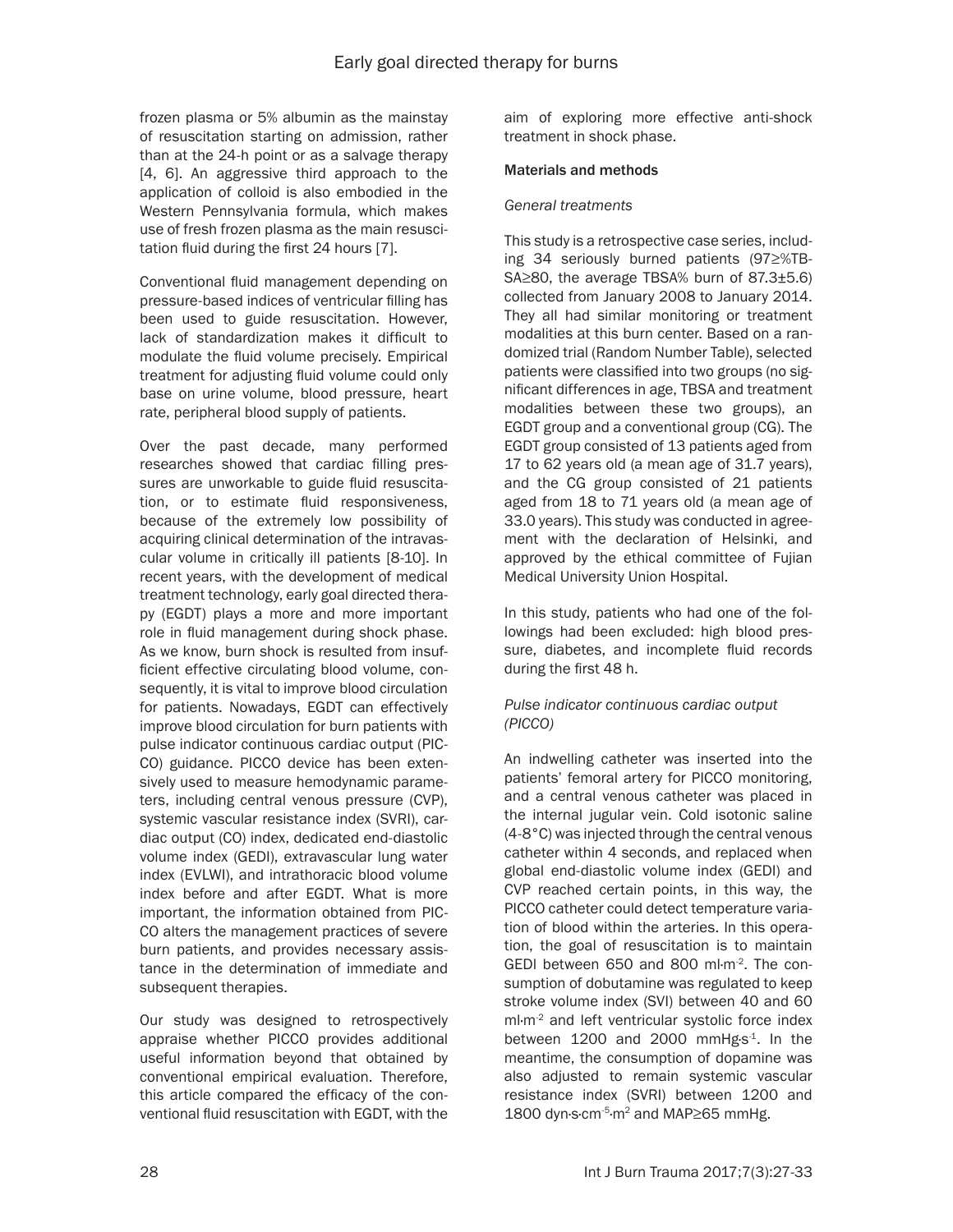| Variables                                 | EGDT $(n=13)$   | $CG (n=21)$     | t-value  | p-value |
|-------------------------------------------|-----------------|-----------------|----------|---------|
| MAP (mmHg)                                | $76.2 + 13.1$   | $74.3 + 15.6$   | $-0.366$ | >0.05   |
| ScvO <sub>2</sub> (%)                     | 78.1±8.6        | $65.5 + 11.2$   | $-3.466$ | < 0.05  |
| PaO <sub>2</sub> /FiO <sub>2</sub>        | $381.4 + 56.6$  | $328.9 + 48.6$  | 2.857    | < 0.05  |
| Levels of lactic acid ( $mmoL1$ )         | $2.0 + 0.6$     | $3.9 + 1.2$     | 5.292    | < 0.05  |
| Mean fluid volume ( $mL1\%$ TBSA $4Kg4$ ) | $3.29 \pm 0.26$ | $3.71 \pm 0.31$ | 4.654    | < 0.05  |
| Urine output $(mLKg1h1)$                  | $0.83 + 0.12$   | $0.85 \pm 0.17$ | 0.370    | >0.05   |

**Table 1.** Comparison of the observed indicators and relevant parameters in EGDT and CG groups

EGDT means "early goal directed therapy group"; CG means "conventional group"; MAP means "mean arterial pressure"; ScvO<sub>2</sub> means "Central venous oxygen saturation"; PaO<sub>2</sub> means "arterial pressure of oxygen"; FiO<sub>2</sub> means "Fraction of inspiration O<sub>2</sub>". Data are shown as mean ± SD.



Figure 1. Comparison of the numbers (A) and percentage (B) of ultra-capacity phenomenon, burn sepsis and fatality. EGDT means "Early Goal Directed Therapy", and CG means "Conventional Group".

# *Criteria of resuscitation*

After initial assessment, patients with TBSA%≥ 80 were admitted to hospital within 6 hours. Patients treated with EGDT were asked to be treated immediately with fluid resuscitation of crystalloid-colloid (ratio 1:1), until their physiological characters reached the resuscitation criteria under PICCO guidance in 6 hours. In EGDT group, CVP was maintained between 8 and  $12$  cm H<sub>2</sub>O, mean arterial pressure (MAP)

was kept ≥65 mmHg, urine volume was remained ≥1 mL·Kg-1·h-1, and extravascular lung water index (EVLWI) was maintained between 3.0 and 7.0 mL $Kg<sup>-1</sup>$ , and some special cases as below were strongly advised to take appropriate doses of norepinephrine booster drug. Firstly, arterial blood pressure and tissue perfusion of patients failed to recover to normal levels, or presented severely low pressure after sufficient resuscitation. Secondly, SVRI reduced to 1000 dyn·s·cm-5·m2 or lower after sufficient resuscitation. While in control group (CG), patients from were conducted fluid management by traditional formula (First Affiliated Hospital of PLA General Hospital).

# *Index for further observation*

The needed volume of crystalloid-colloid (mL·1% TBSA- $4.$ Kg $-1$ ), the cases of limb peripheral cyanosis, multiple organ dysfunction syndrome

(MODS), ultra-capacity, and fatality were all observed and recorded in 48 hours. Additionally, hemodynamic parameters, including CVP, CO index, SVRI, GEDI, intrathoracic blood volume index, and EVLWI were also recorded before and after EGDT.

# *Statistical analysis*

Statistical analyses were performed with SPSS13.0 software. The measurement data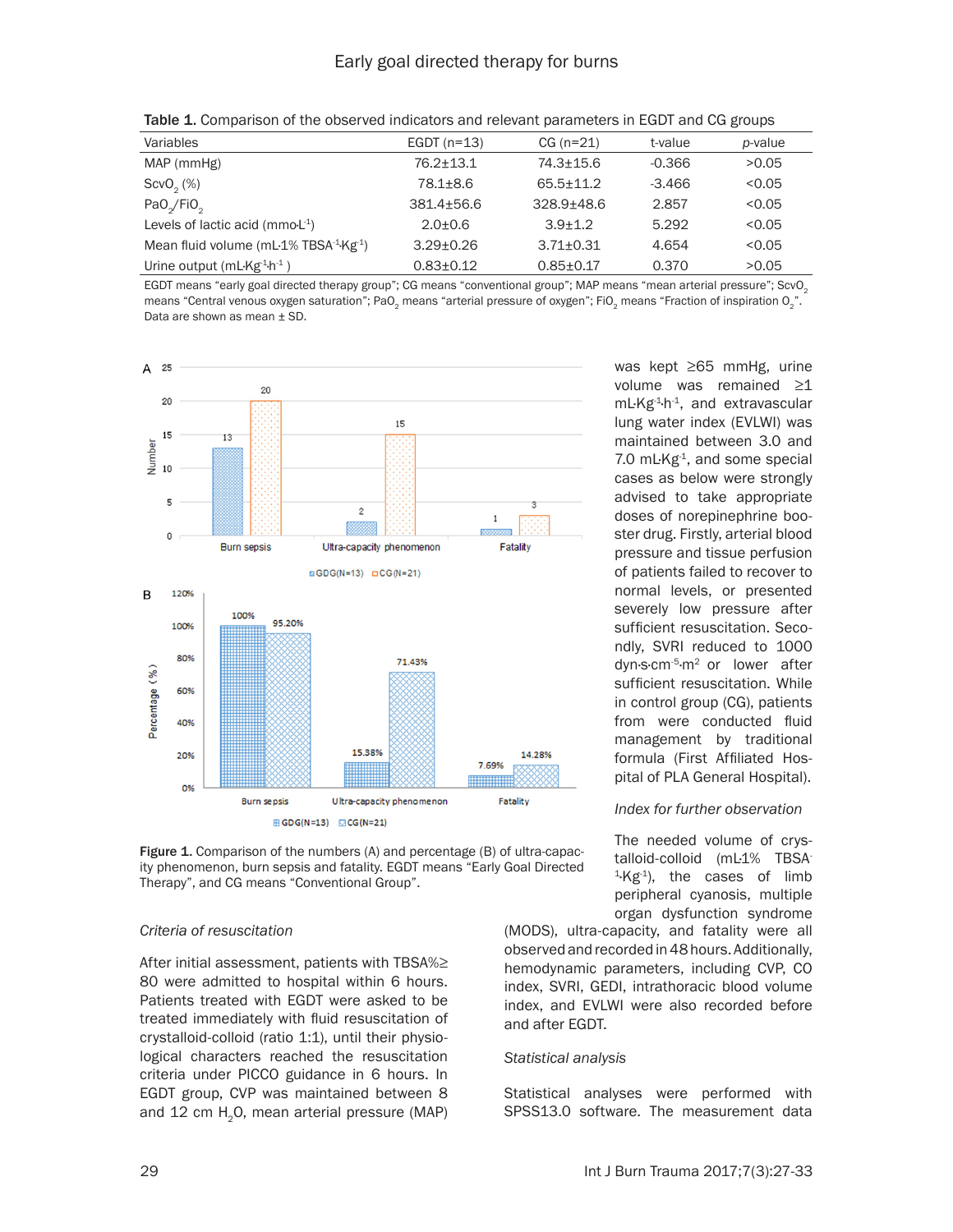are presented as the means  $\pm$  the standard deviations, and processed with Student's t test for independent sample, thus the count data was analyzed with Chi-square test. Statistical significance was set when P<0.05.

# **Results**

# *Demographic data*

A total of 34 patients met inclusion criteria, 21 selected EGDT patients had a mean age of 31.7 and an average TBSA of (88.7±3.6)%, the other 13 selected CG patients had a mean age of 33.0 and an average TBSA of  $(86.1\pm6.2)\%$ .

*Effect of EGDT and conventional fluid management on systemic oxygenation*

Systemic oxygenation including  $ScvO<sub>2</sub>$  (%), PaO<sub>2</sub>/FiO<sub>2</sub>, levels of lactic acid, and urine output were monitored in this study (Table 1).

EGDT group had significantly higher level of ScvO<sub>2</sub> and PaO<sub>2</sub>/FiO<sub>2</sub>, and significantly lower level of lactic acid than conventional fluid management after treatment (p<0.05). However, no significant difference was found in urine output after EGDT (p>0.05) between the two groups.

Besides the contrast of systemic oxygenation made between the two groups, MAP and mean fluid volume were also monitored after treatments. In EGDT, MAP was 76.2±13.1 mmHg, and mean fluid volume was 3.29±0.26 mL·1% TBSA $-1$ <sup>4</sup>Kg $-1$ , while in CG, MAP was  $74.3 \pm 15.6$ mmHg, mean fluid volume was 3.71±0.31 mL·1% TBSA-1·Kg-1. No significant difference was seen in MAP (P>0.05), but mean fluid volume from EGDT was significantly lower than from CG.

# *Mortality*

As the small sample size, there were too few cases of burn sepsis and fatality for a valid statistical interpretation (Figure 1A and 1B).

As shown in Table 1, EGDT had lower ratio of ultra-capacity phenomenon and fatality.

# **Discussion**

Burn injury is a considerably common trauma, and for burn patients, the vital initial component in the management is sufficient fluid

resuscitation. Patients, however, who suffered from extremely large burn size (TBSA%≥80) were difficult to cure and tended to have a high mortality rate, because the hypoxidosis of tissues and visceral organs, and many symptoms may induce hypoxidosis, such as extravasation of plasma, damage of vascular endothelial basement membrane continuity and integrity, and increase of systemic capillary permeability after severe burn. Urgent priority for treating severe burn patients was to restore effective blood volume at the shock stage quickly, and thus improve the condition of micro-circulating to ensure enough oxygen delivery. Therefore, fluid resuscitation has been one of the most common measures against burn injury during the first 24 to 48 hours post-burn. Fluid resuscitation and edema management are the two primary tasks during the first 24 to 48 hours post-burn, which of both were fundamental measures for anti-shock. As for burns, burn shock is resulted from the lack of effective circulating blood volume. In extensive burns, intravenous (i. v.) fluid therapy is required to avoid the life-threatening consequences of hypovolaemic shock, and to this aim, a number of resuscitation formulas have been advocated (http://www.ameriburn.org/.), some are currently in use on account of the general consensus of their effectiveness, such as Parkland or the Muir and Barclay formula. Due to the intensive medicine development, the experience of anti-septic shock was increasingly being accepted, such as theory of goal-directed therapy for the past few years [11], however, the problem was that EGDT might cause fluid volume overload that resulted in several significant complications, for instance, tissue edema or oxygen utilization disorders, and finally affect the prognosis [12]. Therefore, while conducting EDGT, PICCO device was generally used to measure hemodynamic parameters, including CVP, SVRI, CO, GEDI, EVLWI, and intrathoracic blood volume index. No doubt that monitoring of hemodynamic and volumetric parameters together in severe burns is of great importance, which would be able to provide accurate assessments of constant and hemodynamic statuses. SVRI, one of the hemodynamic parameters recorded during the observation period, is a sensitive indicator for judging hemodynamic type, and presented a descend trend continuously early in the perioperative burn period [13]. When SVRI changed significantly,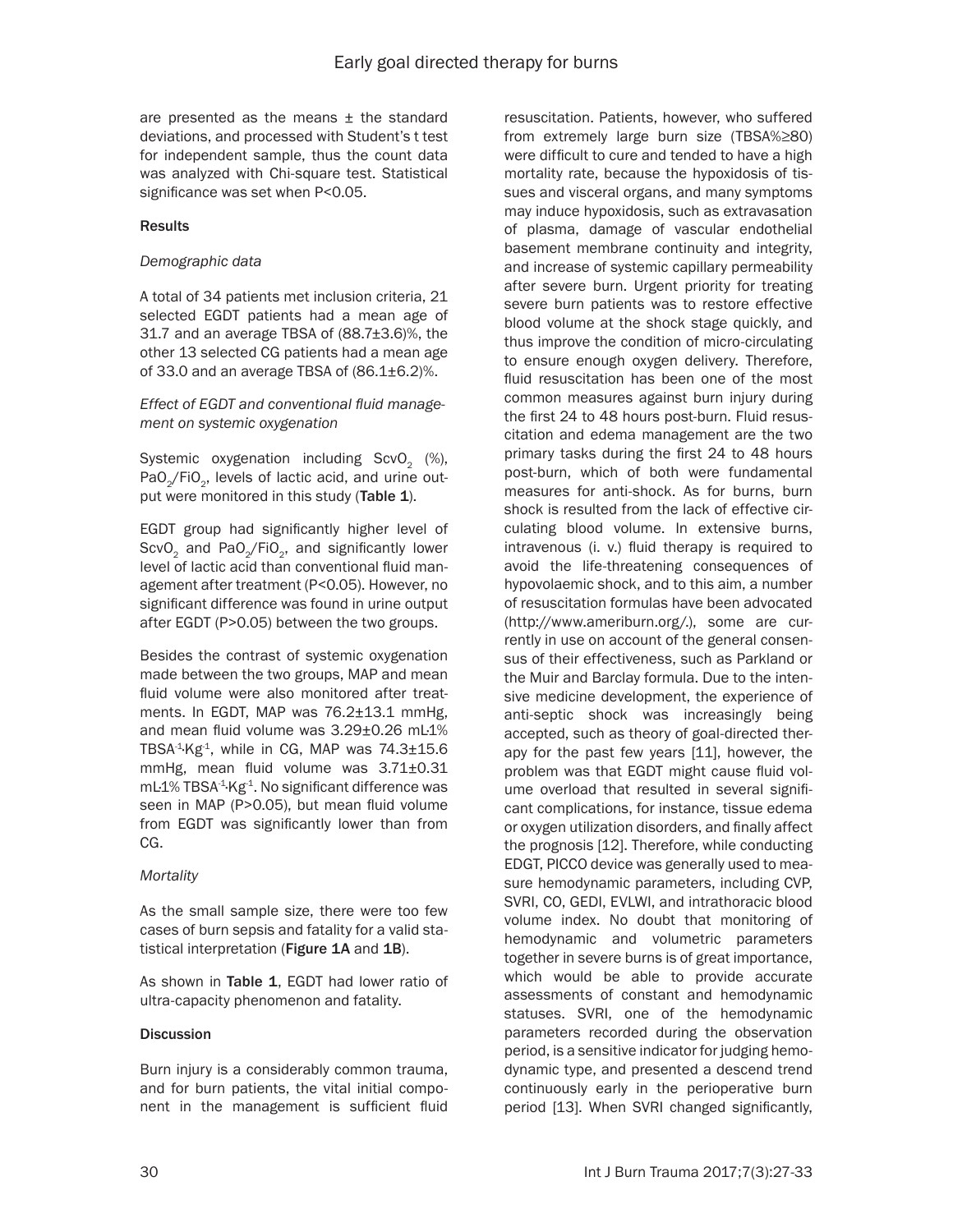stroke volume variation (SVV) was recorded. There exist significant correlations between SVV and SVRI at 16 hours and 24 hours postburn [14]. In this retrospective, continuous PICCO measurements were performed to monitor SVRI of 13 EGDT patients, of these, two cases returned to normal levels after EGDT with PICCO guidance, though they suffered from hypotension and tachycardia first. In this guidance process, vasoactive drug was used when SVRI<700 dyn·s·cm-5/m2. However, what we should notice here is that current study is limited to individual cases, unable to draw statistically significant conclusions, therefore, further research needs to be carried out.

There also existed significant difference in ScvO<sub>2</sub> (%), PaO<sub>2</sub>/FiO<sub>2</sub>, mean infusion volume and levels of lactic acid besides in SVRI. It was reported that ScvO<sub>2</sub> widely accepted as a marker could accurately reflect the balance between global oxygen consumption and oxygen supply, and a cutoff of 70% for ScvO<sub>2</sub> has been regarded as an endpoint of early resuscitation [11]. Whereas, negative results from performed EGDT studies in the past a few years have questioned the goal of early resuscitation, whether ScvO<sub>2</sub> would be equal to or greater than 70% requires further research [15, 16]. In this study, patients with higher ScvO<sub>2</sub> had lower fatality and complications of over-resuscitation in critically ill patients, which was converse to some recent studies of high ScvO<sub>2</sub> being related to poor outcome [17-19]. Therefore, we speculated the interpretation of high ScvO<sub>2</sub> should be careful in clinical practice. There exist many factors that might contribute to the high  $ScvO<sub>2</sub>$ , the confounders of high ScvO<sub>2</sub> need to be better controlled in future studies [20]. The ratio of PaO<sub>2</sub>/FiO<sub>2</sub>, which depends on both the FiO<sub>2</sub> level and the arterial oxygen saturation level [21], has already been applied to quantify the degree of abnormal gas exchange in pulmonary. In this study, Student's t test was used to assess the statistical difference between hemodynamic parameters from EGDT and CG patients, it revealed that EGDT improved the local tissue oxygenation of critically ill patients. And also, Student's t test showed patients with higher PaO<sub>2</sub>/FiO<sub>2</sub> (P<0.05) had lower fatality and complications of over-resuscitation. The advantage of the PaO<sub>2</sub>/FiO<sub>2</sub> ratio is clear for its ease to use, but the disadvantage is that it behaves differently from varying altitudes [22] and FiO<sub>2</sub> values [21, 22]. Consequently, it is unreliable to diagnose burn patients with PaO $\sqrt{}$ FiO<sub>2</sub> ratio from different attitudes. We know significantly increased level of lactic acid is one of the most obvious hallmarks of tissue hypoxia and insufficient blood perfusion. Compared to oxygen dynamics and blood pH, lactic acid is a more appropriate clinical marker of blood volume fluctuations and disease severity, since it directly reflects the level of oxygen metabolism [23, 24]. In this study, EGDT significantly reduced lactic acid level in comparison to conventional fluid management. We appreciated the advantage of EGDT to conventional fluid management.

However, the parameters of MAP (mmHg) and urine output (mL·Kg<sup>-1</sup> $h$ <sup>-1</sup>) showed no significant difference. Urine output, normally used to monitor the patient's progress and adjust the resuscitation fluid, was the essential guidance to adequate resuscitation. This study showed slight difference in urine output between EGDT and conventional fluid management. MAP target plays a pivotal role in preventing complications, and it should be no more than 60 mmHg in limited fluid resuscitation [25, 26], whereas, when MAP increased from 65 mmHg to the usual levels, these septic shock patients with previous hypertension would probably improve microcirculatory function, although the cause and effect remained unknown [27]. In this study, MAP in EGDT patients was a little higher than CG patients, and the long-term effects of different MAP targets need to be evaluated in further studies.

In our study, fluid resuscitation was performed as a systemic treatment process under EGDT guidance and conventional fluid management. When guided by traditional resuscitation formulae, different perfusion rate and volume were set in the first 8 hours, second 8 hours, first 24 hours, and second 24 hours post-burn [28]. This approach seemed to quantify the perfusion rate, but its time distribution was so extensive that the body was unable to make timely adjustments to pathophysiological changes. What is different with conventional resuscitation, the goal directed guidance for resuscitation is able to perform a fine tuning against perfusion volume, with the aim of making the body keep in a relatively stable state to protect vital organs. To sum up, it implies that EGDT should be used more frequently with patients suffering severe burn injury.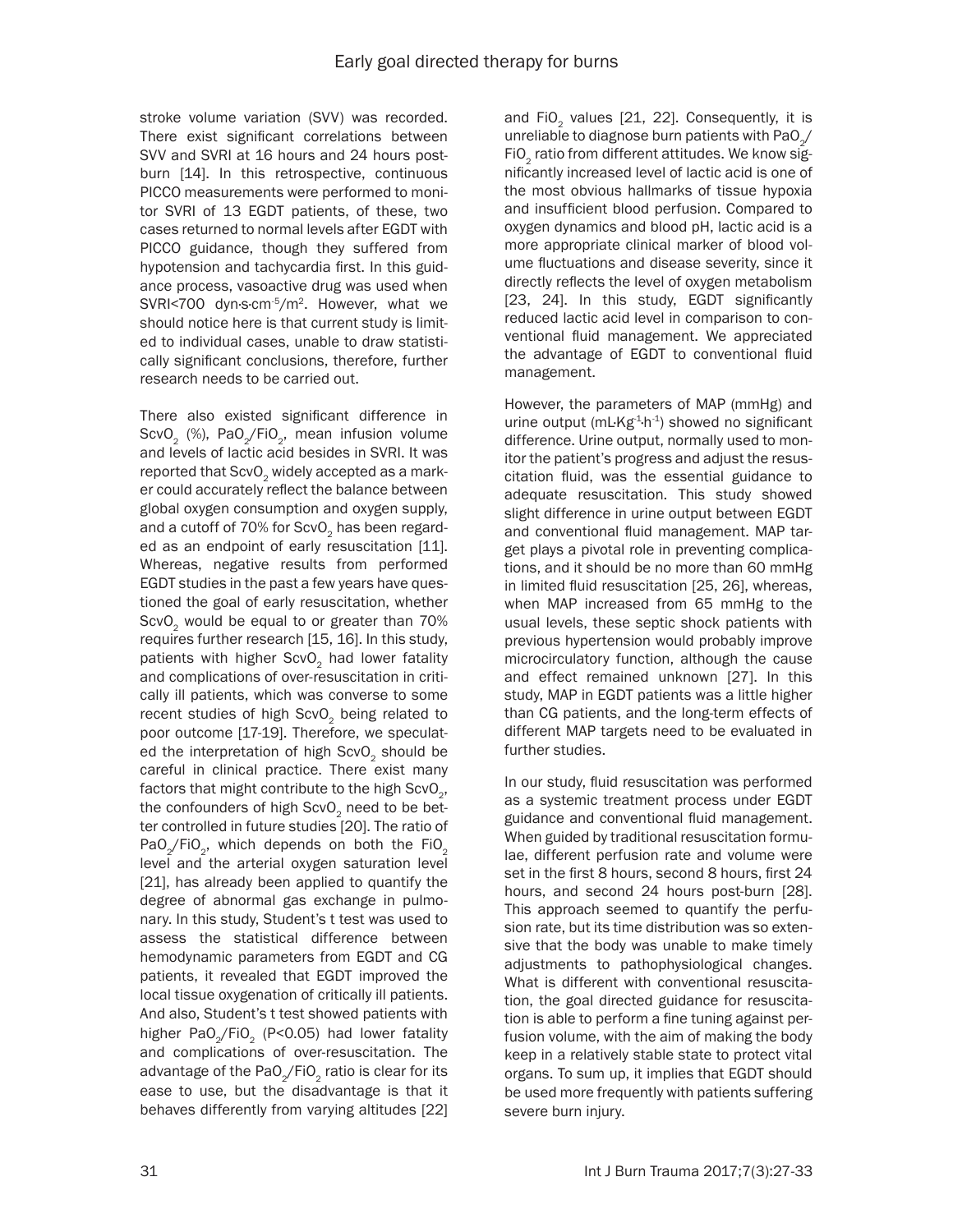However, some limitations and points are still needed to improve: (1) the small sample size made it unable to perform statistical analysis upon the odds of burn sepsis and fatality, therefore, larger size of patients is eager for further investigation; (2) the potential inaccuracy of retrospective records existed in this study. However, the effect was minimized via reviewing the medical record from the time of injury rigorously in this study.

As we know, it is certainly difficult to distinguish cause and effect between non-experimental and retrospective studies [29]. Although causality can only be predicated on the assumption, differing fluid management practices from the temporal relationship of events and reasons is still the primary task. Our studies had a preliminary indication that EGDT could improve local tissue perfusion for severe burn patients, by contrast, conventional fluid management may not directly reflect local tissue perfusion during the resuscitation.

### **Conclusions**

Patients with more than 80% of TBSA during burn shock phase could get better outcome from EGDT.

# Acknowledgements

This study was supported by the National Key Clinical Specialist Construction Program of P.R.C, and by the Key Clinical Specialist Construction Programs of Fujian, P.R.C, and by the Fujian Provincial Natural Science Foundation of China (2012J01356).

#### Disclosure of conflict of interest

None.

Address correspondence to: Zhao-Hong Chen, Department of Burns, Affiliated Union Hospital of Fujian Medical University, NO. 29, Xinquan Road, Gulou District, Fuzhou 350001, Fujian, China. Tel: +0086 13365910290; Fax: 0591-87113828; E-mail: [czh](mailto:czhchenzhaohong@163.com)[chenzhaohong@163.com](mailto:czhchenzhaohong@163.com)

# References

[1] Hu D, Yu Y, Wang C, Li D, Tai Y and Fang L. microRNA-98 mediated microvascular hyperpermeability during burn shock phase via inhibiting FIH-1. Eur J Med Res 2015; 20: 51.

- [2] Deeb SA, Rosenberg RB, Wilkerson RJ and Griswold JA. Adrenal hemorrhage in a pediatric burn patient. Burns 2001; 27: 658-661.
- [3] Li T, Cai S, Zeng Z, Zhang J, Gao Y, Wang X and Chen Z. Protective effect of polydatin against burn-induced lung injury in rats. Respir Care 2014; 59: 1412-1421.
- [4] Cancio LC. Initial assessment and fluid resuscitation of burn patients. Surg Clin North Am 2014; 94: 741-754.
- [5] Cancio LC, Kramer GC and Hoskins SL. Gastrointestinal fluid resuscitation of thermally injured patients. J Burn Care Res 2006; 27: 561-569.
- [6] Reiss E, Stirmann JA, Artz CP, Davis JH and Amspacher WH. Fluid and electrolyte balance in burns. J Am Med Assoc 1953; 152: 1309- 1313.
- [7] Du G, Slater H and Goldfarb I. Influences of different resuscitation regimens on acute early weight gain in extensively burned patients. Burns 1991; 17: 147-150.
- [8] Arlati S, Storti E, Pradella V, Bucci L, Vitolo A and Pulici M. Decreased fluid volume to reduce organ damage: a new approach to burn shock resuscitation? A preliminary study. Resuscitation 2007; 72: 371-378.
- [9] Hayek S, Ibrahim A, Abu Sittah G and Atiyeh B. Burn resuscitation: is it straightforward or a challenge? Ann Burns Fire Disasters 2011; 24: 17-21.
- [10] Pruitt BA Jr. Protection from excessive resuscitation: pushing the pendulum back. J Trauma Nurs 2000; 49: 567-568.
- [11] Rivers E, Nguyen B, Havstad S, Ressler J, Muzzin A, Knoblich B, Peterson E and Tomlanovich M. EGDT in the treatment of severe and septic shock. N Engl J Med 2001; 345: 1368- 1377.
- [12] Sakr Y, Vincent JL, Reinhart K, Groeneveld J, Michalopoulos A, Sprung CL, Artigas A and Ranieri VM. High tidal volume and positive fluid balance are associated with worse outcome in acute lung injury. Chest 2005; 128: 3098- 3108.
- [13] Branski LK, Herndon DN, Byrd JF, Kinsky MP, Lee JO, Fagan SP and Jeschke MG. Transpulmonary thermodilution for hemodynamic measurements in severely burned children. Crit Care 2011; 15: R118.
- [14] Lavrentieva A, Kontakiotis T, Kaimakamis E and Bitzani M. Evaluation of arterial waveform derived variables for an assessment of volume resuscitation in mechanically ventilated burn patients. Burns 2013; 39: 249-254.
- [15] Pro Cl, Yealy DM, Kellum JA, Huang DT, Barnato AE, Weissfeld LA, Pike F, Terndrup T, Wang HE, Hou PC, LoVecchio F, Filbin MR, Shapiro NI and Angus DC. A randomized trial of protocol-based